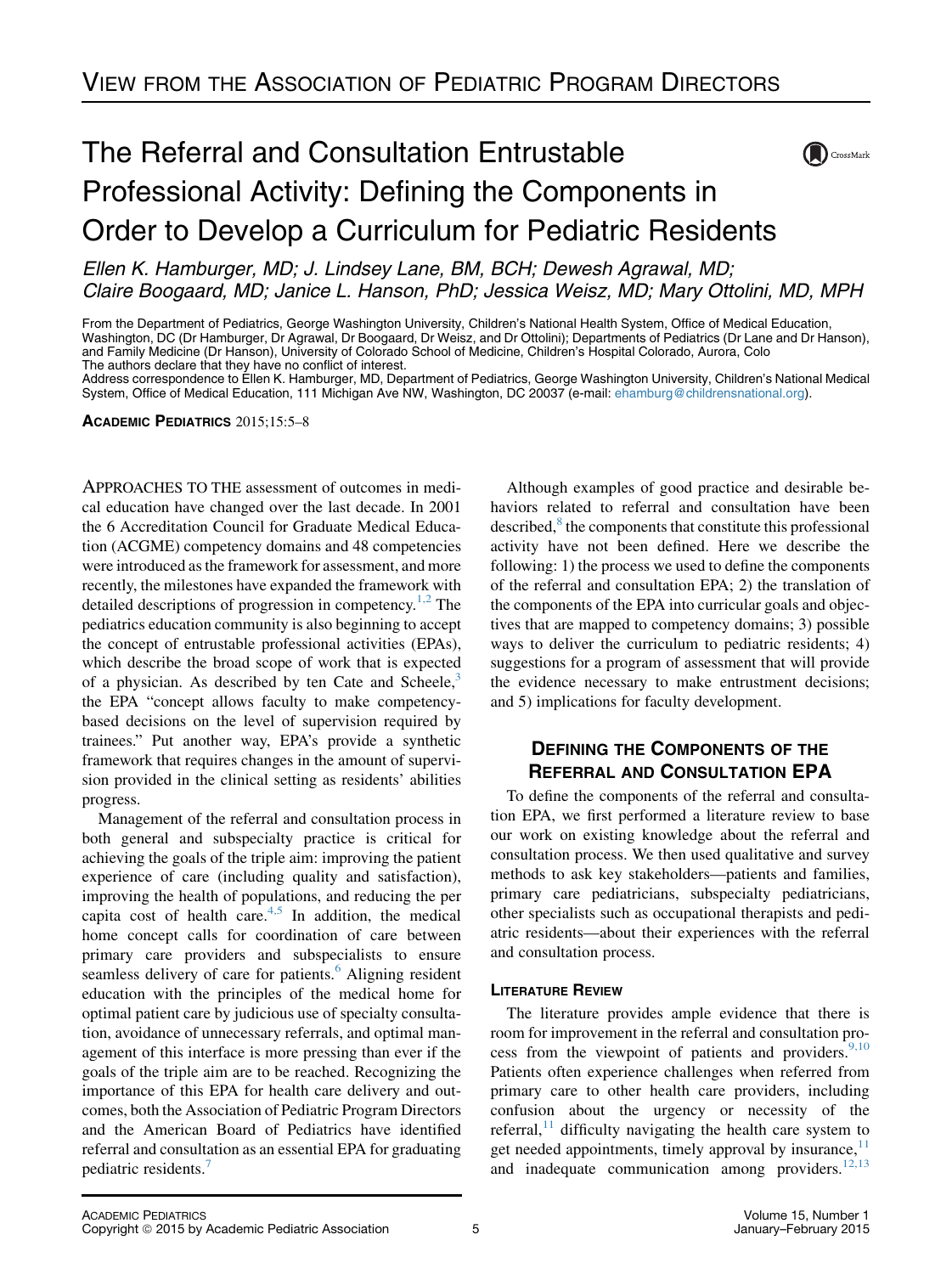Providers often rely on patients to be the purveyors of information, $14$  and they also report suboptimal communication at the interface between primary and specialty care.<sup>[12,15](#page-3-0)</sup> The literature further highlights that these concerns, as well as systems issues such as limited access to specialists, often result in delays in care, lack of completion of the referral, or unnecessary referrals; the end result is poor patient care and injudicious use of limited resources. $9,13$  This review informed the focus of the qualitative data gathering with stakeholders.

## QUALITATIVE DATA COLLECTION WITH STAKEHOLDERS

We conducted focus groups with families, primary care pediatricians, and subspecialist pediatric providers with the goal of understanding their experience with the referral and consultation process, the components that are essential for success, and the components that are often overlooked. We used the constant comparative approach to qualitative analysis from grounded theory methodology $16,17$  to analyze focus group transcripts. After coding, themes emerged and a grounded theory was developed. Our findings corroborate those reported in the literature but also add new information: families described the energy and emotion expended in navigating the system, the lack of communication among providers, and the access issues that pose barriers to optimal care. Providers echoed concerns about time and energy expended and lack of communication at the primary care/specialty care interface, and they agreed on a need to educate the next generation of practitioners to manage subspecialty problems in primary care, to recognize red flags for referral, and to improve communication and coordination of care.

#### PEDIATRIC RESIDENT SURVEY

Second- and third-year residents ( $n = 132$ ) in the authors' home institutions completed an online survey about referral and consultation. Insights from the literature review and focus groups informed the survey questions. Residents identified gaps in their mastery of the components of the referral and consultation EPA, and 84% desired additional education about the referral and consultation process, including the following: communication, logistics and process of a referral, knowledge related to decision to refer, and ongoing management. Many residents did not think they were prepared to communicate with families who resist referral, communicate about insurance/cost factors or appointment access, prepare the family by explaining the logistics of a referral, or explain how to make an appointment. In addition, most residents thought they were inadequately trained to ensure communication with specialists and to provide them with all necessary prereferral data. Furthermore, only a few residents had a standard way to follow up on patients, and as a result, many never learned what happened at the visit. Even when they learned what happened, many residents did not know what the next steps in management should be. Residents suggested that a curriculum include the following: 1) feedback for residents from specialists about the appropriateness and ongoing

management of their referrals; 2) faculty development to prepare primary care and specialist preceptors to teach about referral and consultation; and 3) standardization of the referral and consultation system.

## DEVELOPMENT OF CURRICULAR ELEMENTS

Three overarching components of the referral process emerged from the literature review and stakeholder input: 1) make an appropriate decision to refer; 2) make the referral and ensure its completion; and 3) provide appropriate postreferral patient care, coordination, and followup. In addition, 17 related action items or behaviors emerged. We translated the 3 components into the goals and the 17 action items into specific, measurable objectives of the curriculum that reflect the requisite knowledge, skills, and attitudes that must be acquired for entrustment in the referral and consultation EPA. The objectives are listed in the [Table](#page-2-0) mapped to their relevant competency domains (eg, patient care) and associated specific activities (eg, patient care 1: gather essential and accurate information about the patient). We refer to those activities as they are numbered in the current terminology of the Pedi-atric Milestone Project.<sup>[1](#page-3-0)</sup>

## PROPOSED CURRICULAR IMPLEMENTATION

Having identified the components of the referral and consultation EPA and verified the need to provide deliberate education about those components, we have begun the planning process for a curriculum that will be delivered in primary care (eg, continuity clinic, outpatient block), subspecialty core, and elective rotations. In the primary care setting, relevant skills will be taught, practiced, and assessed in the course of routine patient care. Each resident will be expected to acquire the knowledge and skills to make appropriate referrals for a list of common conditions that were generated by experienced primary care and subspecialty physicians from 2 of the authors' (LL, JH) institutions using a modified Delphi process. In subspecialty rotations, residents will critically examine the 3 components of the referral and consultation process by interviewing families and the subspecialist physician or other specialist who is seeing the patient.

## ASSESSMENT OF EDUCATIONAL OUTCOMES

Evidence about resident performance, which will provide the data on which entrustment decisions for the referral and consultation EPA are based, will be gathered in several ways and from a number of sources, including the following: 1) pre- and posttests of online case-based modules about commonly referred conditions to assess knowledge; 2) direct observation by faculty to assess communication and management skills; 3) resident reflections on the patient experience with referral and consultation; 4) parent/patient feedback and satisfaction; 5) feedback from consultants; and 6) tracking of referral patterns for common conditions. We have developed 2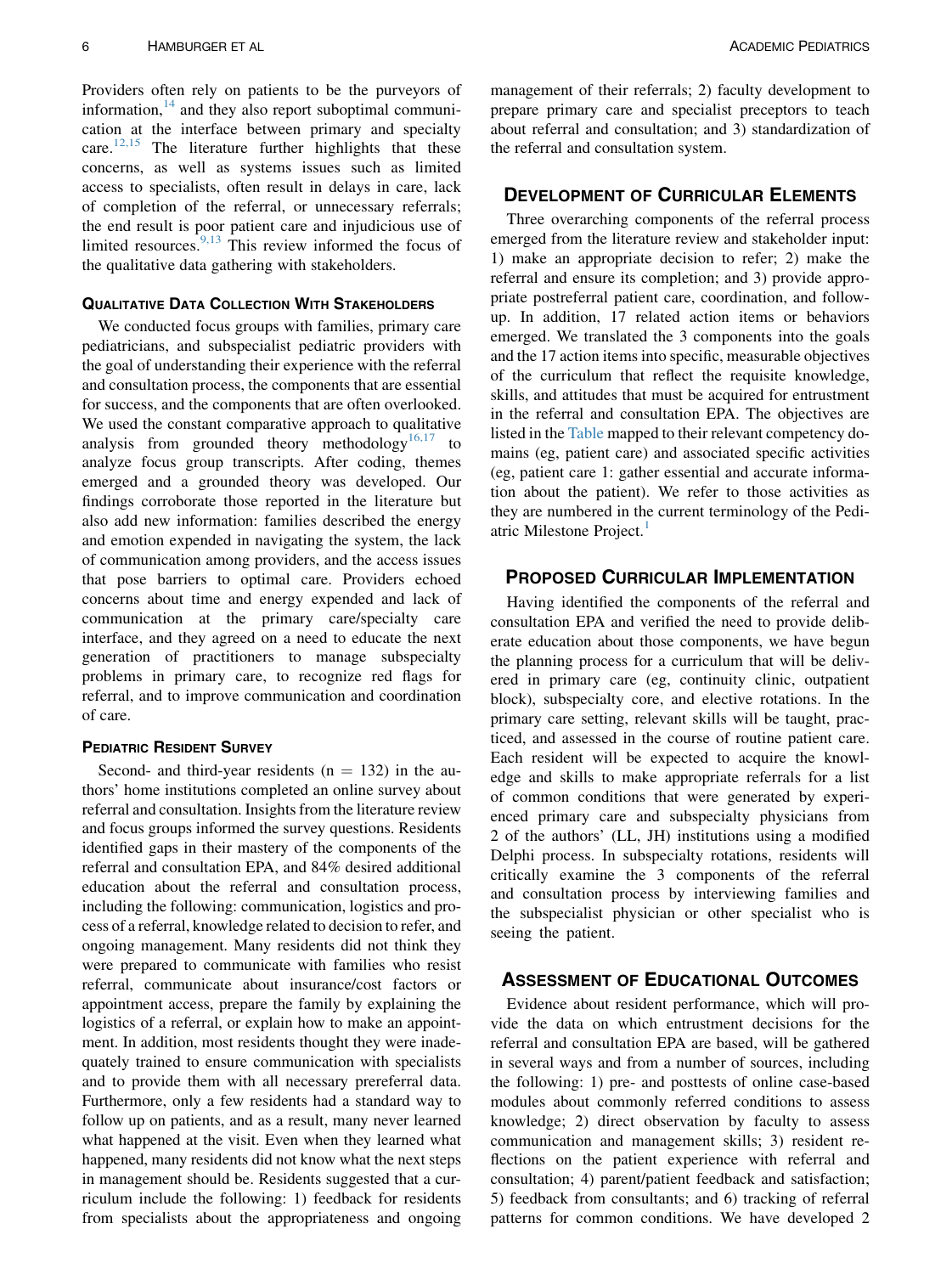#### <span id="page-2-0"></span>Table. Curricular Elements for Referral and Consultation EPA

|                                                                                                                                                                                                                                            | Competency                   |
|--------------------------------------------------------------------------------------------------------------------------------------------------------------------------------------------------------------------------------------------|------------------------------|
| <b>Make Appropriate Decision to Refer</b>                                                                                                                                                                                                  |                              |
| Gather essential and accurate information about the patient through history, eliciting the family/patient's<br>view and agenda, physical examination, appropriate laboratory testing                                                       | PC <sub>1</sub>              |
| Apply medical knowledge to reach preliminary problem identification                                                                                                                                                                        | MK <sub>1</sub>              |
| Engage the family/patient in an exchange to arrive at a shared mental model of the problems                                                                                                                                                | ICS 1,2                      |
| Identify knowledge gaps and access information such as guidelines, expert opinion, evidence                                                                                                                                                | MK I, PBLI 1, 6, PPD 1       |
| Demonstrate the ability to negotiate with the family/patient: acknowledge concerns                                                                                                                                                         | ICS 1, P 1                   |
| Make a decision whether or not to refer by applying all relevant gathered data, evidence, and<br>family/patient considerations                                                                                                             | PC 4, 5, PPD 8               |
| Make the referral and ensure its completion                                                                                                                                                                                                |                              |
| Decide on the urgency of the referral                                                                                                                                                                                                      | PC 4, 9, MK 1, ICS 2, P 1    |
| Articulate a summary of the patient that identifies the referral question and/or request                                                                                                                                                   | PC 4, MK 1, ICS 2            |
| Perform the appropriate prereferral assessment (laboratory tests, imaging, etc)                                                                                                                                                            | PC 4, MK 1                   |
| Choose the appropriate specialty for consultation                                                                                                                                                                                          | MK 1, PC 4, 9, ICS 1         |
| Recognize and manage the logistics of the referral (how patient will make an appointment, access to<br>specialty given identified urgency, insurance issues, etc)                                                                          | PC 3, SBP1                   |
| Clarify plan with the family and ensure conceptual understanding and agreement on logistics of the plan,<br>including reason for referral, expected time frame, logistics, and roles for family/patient, referring<br>provider, consultant | PC 3, 9, P 1, SBP 2          |
| Communicate with the consultant, using appropriate level of communication (phone, written referral, etc)<br>and providing a clear referral request                                                                                         | PC 3, 5, ICS 3               |
| Troubleshoot logistical problems in ensuring the referral completion by clarifying roles and, when<br>necessary, recruiting assistance.                                                                                                    | PC 3, ICS 1, SBP 1, 2, PPD 5 |
| Provide appropriate postreferral patient care, coordination, and follow-up                                                                                                                                                                 |                              |
| Access consultant report to identify any next steps necessary in patient care, including clarification of<br>findings, procedures done, recommendations, and/or ongoing management with family/patient                                     | PC 5, ICS 1, 2, SBP 2        |
| Provide ongoing patient care                                                                                                                                                                                                               | PC <sub>5</sub>              |
| Refer back to specialist for indicated follow-up and/or complications in course requiring further<br>consultation                                                                                                                          | PC 5, ICS 1, 3, SBP 1, 2     |

PC indicates patient care; MK, medical knowledge; PBL, practice-based learning and improvement; ICS, interpersonal and communication skills; P, professionalism; SBP, systems-based practice; and PPD, personal and professional development.

structured tools for resident assessment that we plan to pilot. First is a tool to record and guide faculty feedback to residents in the primary care setting. They will record the context of the patient encounter and the referral components observed or discussed along with corrective and reinforcing feedback. Second is a tool to prompt reflection in the subspecialty setting about patient and family experiences with the referral and consultation process that will guide resident discussion with the subspecialists and allow them to record their findings and reflections about what went well and what could have been improved.

We plan to collate the narrative and contextual data from each of these tools over time and synthesize them with other data to make decisions about each resident's overall performance, level of competency, and readiness for entrustment in the referral and consultation process.

#### FACULTY AND RESIDENT DEVELOPMENT

In order for the referral and consultation curriculum to succeed, residents and faculty must engage in a productive learning partnership. This will require a purposeful faculty and resident development program. Skilled educators will coach residents to take ownership of their learning by reflecting on their performance and creating appropriate learning goals related to the components of the referral and consultation EPA. Faculty will receive coaching in

observing residents during the referral and consultation process, providing effective reinforcing and corrective feedback, and helping residents develop and meet their learning goals.

# CONCLUSIONS AND NEXT STEPS

The methods used to define this EPA and the associated curriculum serve as an example of how residency and fellowship training programs can define the components of and develop curricular content for other EPAs. The process of literature review followed by needs assessment with key stakeholders—patients, families, and health care providers—generates comprehensive insight into the behaviors and skills required for entrustment. This process also helps identify the educational gaps that must be filled to meet those needs. In regard to the referral and consultation process, our findings demonstrate consensus among families, providers, and residents that education about this process is necessary regardless of a resident's career choice. With the knowledge, skills, and attitudes necessary for the referral and consultation EPA clearly defined, residency training programs can now embark on implementing curricula to teach the skills required and collect relevant assessments to provide the evidence to support entrustment decisions. A deliberate focus on this EPA holds the promise of eventually improving patient care and outcomes as we